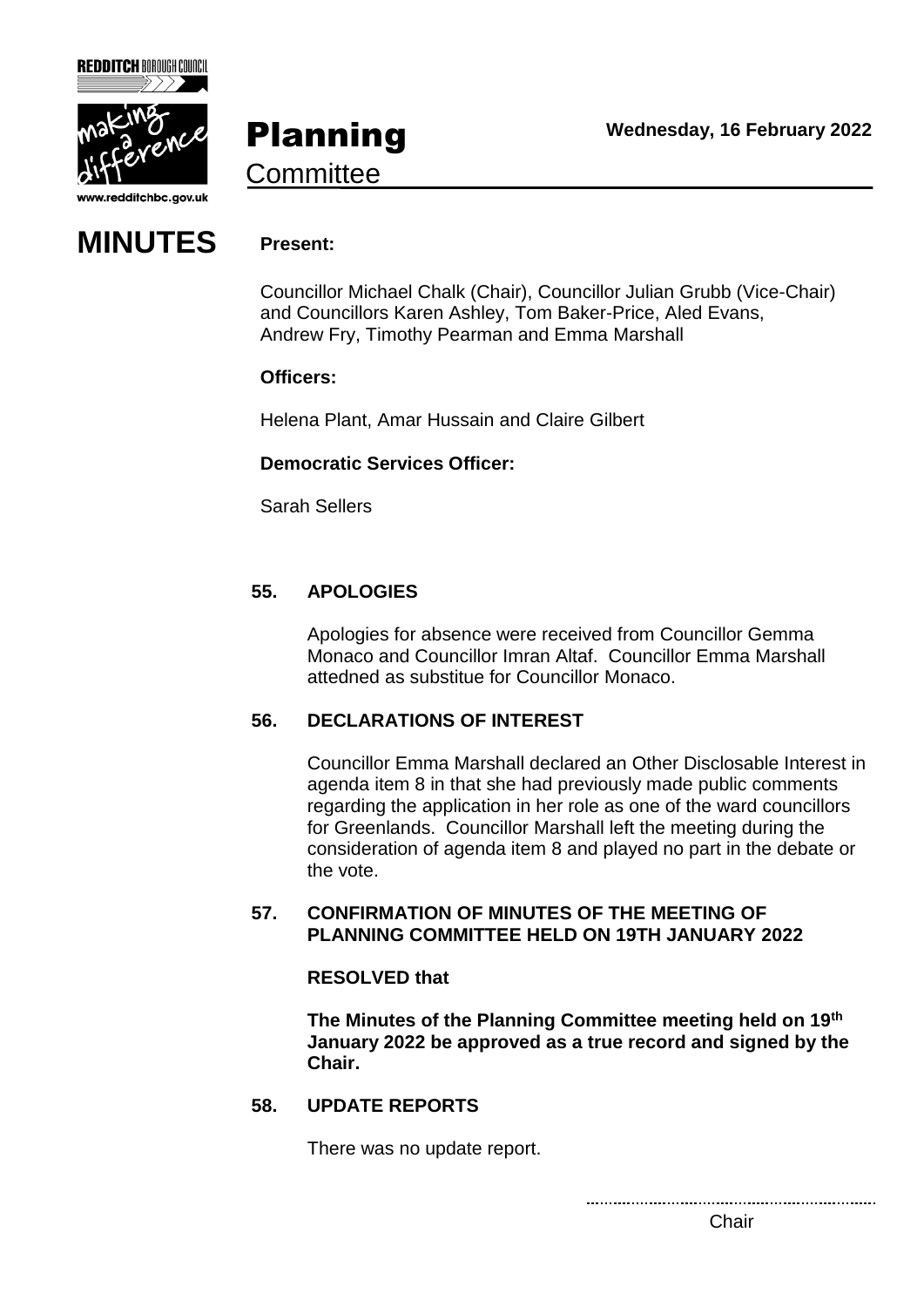# Planning

### **59. APPLICATION 21/00249/FUL - LAND NORTH OF DROITWICH ROAD DROITWICH ROAD FECKENHAM WORCESTERSHIRE - SARAH WATTS**

Change of use from agriculture to a mixed use of agriculture and the keeping of horses, erection of two mobile stables, a mobile hay store and retention of a vehicular access and parking area.

The Chair announced that this item had been withdrawn from the agenda.

## **60. APPLICATION 22/00003/FUL - UNITS 58 TO 69 AND 82 TO 90, HEMING ROAD, REDDITCH, WORCESTERSHIRE, B98 0EA - THREADNEEDLE PROPERTY UNIT TRUST C/O WORKMAN LLP**

Alterations to roof parapets to accommodate the repair / replacement of existing flat roofs

Officers presented the application which related to 4 stand alone buildings located at the Washford Industrial Estate containing a total of 21 industrial units with varying footprints.

The proposal before Members was for alterations to the existing roof parapets to accommodate the repair and replacement of the existing flat roofs.

Officers took Members through the plans and images in the Site Plans and Presentations Pack. It was noted that application was compliant with the relevant policies and given the minimal increase in height proposed the application was not judged to have any negative impact on the character of the area or the existing amenities of nearby occupiers.

Members were advised that the publicity period for the application would not expire until 20<sup>th</sup> February and as such officers were seeking delegated powers to grant the application following the expiry of the publicity period.

### **RESOLVED that**

**Having regard to the development plan and to all other material considerations, Delegated Powers be granted to the Head of Planning, Regeneration and Leisure Services to GRANT planning permission following the expiry of the publicity period and subject to the conditions set out on pages 34 to 35 of the Agenda.**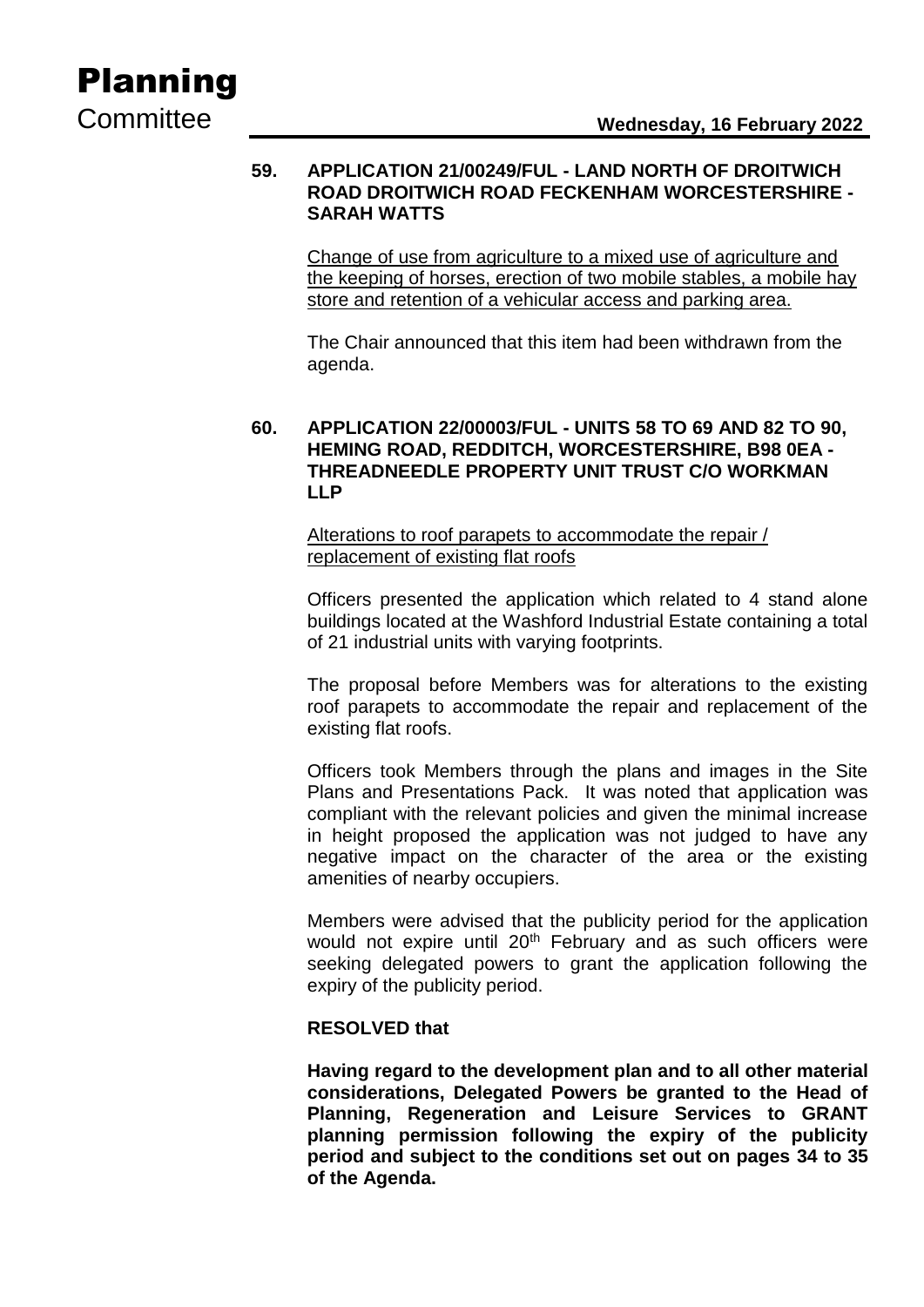### **61. APPLICATION 22/00027/FUL - THORLUX LIGHTING, MOONS MOAT NORTH INDUSTRIAL ESTATE, MERSE ROAD, REDDITCH, WORCESTERSHIRE, B98 9HL - MR ADAM PEAT**

### Installation of solar PV panels on the exiting roof

Officers presented the application and in doing so updated Members that County Highways had provided a consultation response that there were no highways implications and as such there were no highways objections.

Members were advised that the proposed works to the site at Thorlux Lighting on North Moons Moat Industrial Estate would consist of the installation of solar panels on the southern part of the existing roof of the building, solar panels having already been installed on the northern part of the roof in 2019.

Officers took Members through the plans and images in the Site Plans and Presentations Pack. It was noted that application was compliant with the relevant policies and would allow the applicant to generate renewable energy and decrease their carbon use, with the solar panels providing 36% of the sites annual electricity demand.

Members were advised that the publicity period for the application would not expire until 20<sup>th</sup> February and as such officers were seeking delegated powers to grant the application following the expiry of the publicity period.

Councillor Fry asked for it to be noted that the title of the industrial park where the application site was located was "North Moons Moat" Industrial Estate.

### **RESOLVED that**

**Having regard to the development plan and to all other material considerations, Delegated Powers be granted to the Head of Planning, Regeneration and Leisure Services to GRANT planning permission following the expiry of the publicity period and subject to the conditions set out on pages 39 to 40 of the Agenda.**

### **62. APPLICATION 21/01810/PRIOR - GREENLANDS BUSINESS CENTRE, STUDLEY ROAD, REDDITCH, WORCESTERSHIRE, B98 7HD - JOHN HOMER ON BEHALF OF REDDITCH BOROUGH COUNCIL**

Installation of a Solar Photovoltaic System to existing roof of the existing business centre – 100no Vertex S Monocrystalline Modules